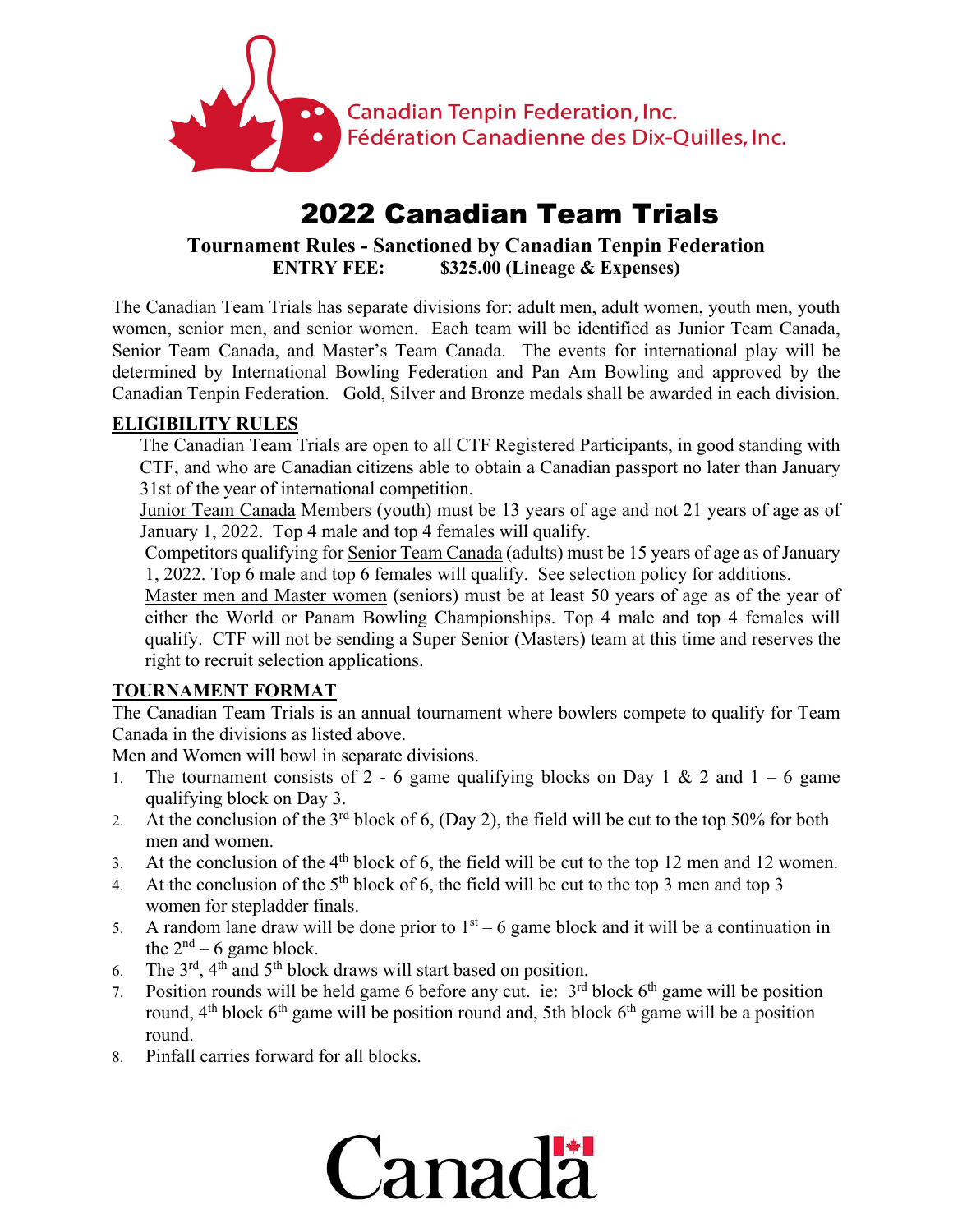

## Stepladder

The stepladder final will consist of semi-final and final matches. The semi-final match will be a one game match where the #3 seed bowls the #2 seed. The winner of the semi-final match will advance to the stepladder final against the #1 seed. During the stepladder final, the semi-final winner must defeat the #1 seed twice to win the Championships.

## **Ties**

In the event of a tie after qualifying for the last advancing position; a one (1) game roll-off will be required to break the tie. The roll-off will take place on a pair to be determined by the Tournament Manager, where neither competitor bowled for the prior two (2) games. The competitor with the highest block will receive choice of starting lane. Should that match result in a tie, a one ball rolloff will be bowled on the same pair of lanes to break the tie. The highest seeded competitor shall determine starting lane and order for the roll-off. The competitors will alternate lanes in the same bowling order until the tie is broken.

In the case of <u>a tie going into a position round</u>, the competitor with the highest total actual pinfall prior to the position round game will be awarded the higher position. If total actual pins are equal, the competitor with the highest game in previous block will be awarded the higher position.

In the event of a tie for a final spot in the stepladder, a one (1) game roll-off will be required to break the tie. The roll-off will take place on a pair to be determined by the Tournament Manager, where neither competitor bowled for the prior two (2) games. The competitor with the highest block will receive choice of starting lane. Should that match result in a tie, a one ball roll-off will be bowled on the same pair of lanes to break the tie. The highest seeded competitor shall determine starting lane and order for the roll-off. The competitors will alternate lanes in the same bowling order until the tie is broken.

In the event of a tie in the semifinal or final match in stepladder, a one ball roll-off will be required on the same pair of lanes to break the tie. The highest seeded competitor shall determine starting lane and order for the roll-off. The competitors will alternate lanes in the same bowling order until the tie is broken.

#### Lane Patterns

Up to 4 lane pattens may be used and will be determined by the Tournament Committee. Patterns will be announced a minimum of 1 day prior to the event and will be used for Official Practice blocks. Prior to the stepladder finals, the lanes will be dressed using a pre-selected pattern which will be announced before the tournament begins.

#### Bowling Ball Procedures

No on-site ball inspection will take place; however, all entrants must submit their Ball Registration Form to the Tournament Manager at the official practice or prior to the first block. Prior to the start of each block, the Tournament Manager or designate will carry out random verification of bowling equipment. Inspection will include a visual inspection of the serial number on the bowling ball compared to the bowling balls listed on the Ball Registration Form.

Competitors may register a maximum of eight bowling balls. Competitors cannot bring nonregistered equipment into the bowling center. Any competitor who is in possession of nonregistered bowling balls will be disqualified.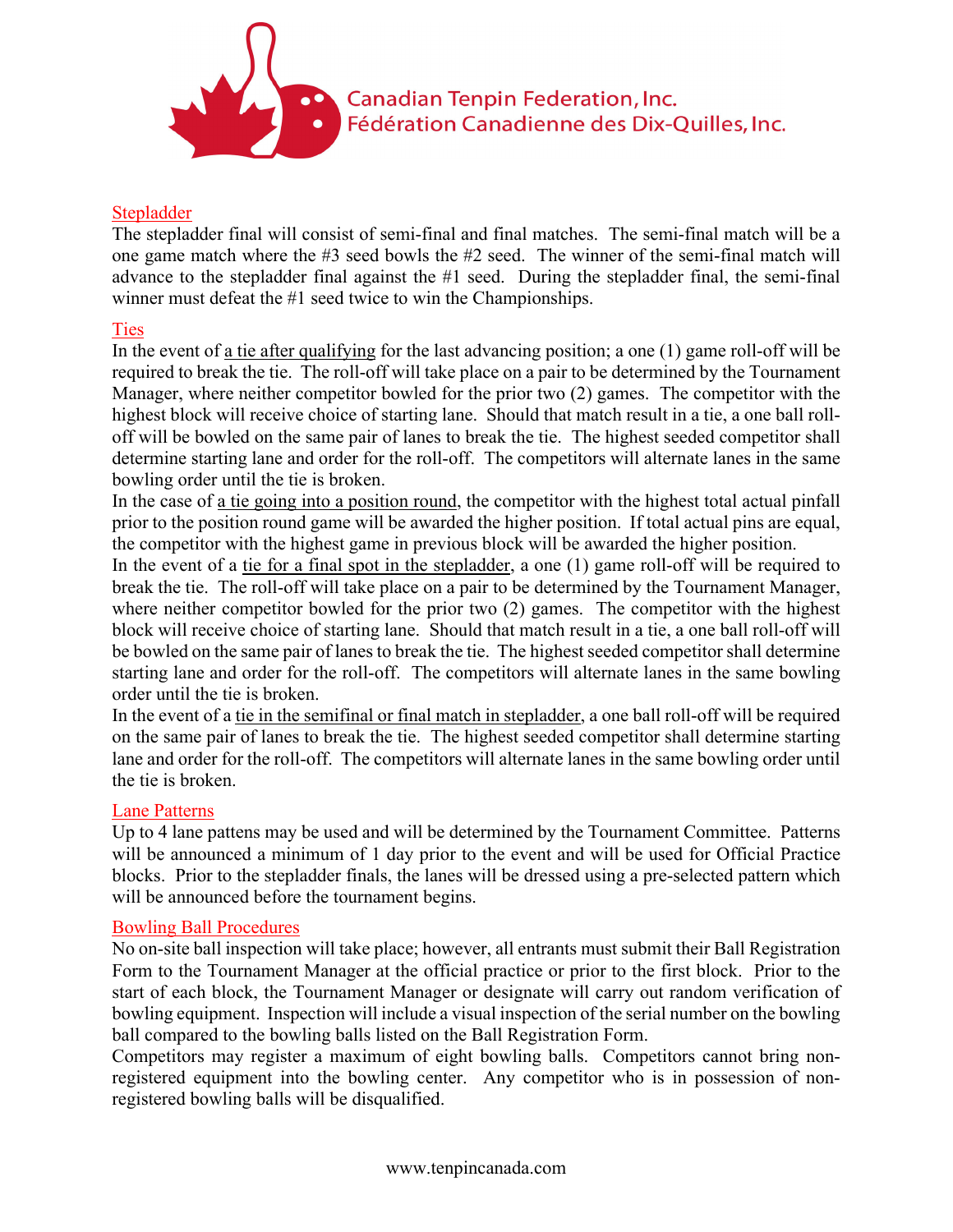





A competitor may replace a damaged ball if and only if it has been determined that the damage will affect the performance of the equipment as determined by a certified ball driller. The Tournament Manager must be made aware of the damage as soon as possible. The replacement ball will then be registered. Only bowling balls on the USBC or International Bowling Federation approved bowling ball list can be used for this competition. This list is published can be found bowl.com.

If a violation of this rule is found during the inspection, the competitor will be disqualified.

# Use of Abrasives on Ball Surface

Altering the surface of any bowling equipment by use of abrasives by hand is allowed during any squad but only between games, providing there is no delay in play. Altering the surface of bowling equipment is not permitted during a game. If a ball is altered during a game and the competitor uses the equipment, the competitor forfeits all pins earned during the frames where the altered ball was used.

# Use of Ball Cleaning Machine

Use of a cleaning machine on the tournament premises is permitted before or after competition. Cleaning machines may not be used during competition, and all ball cleaners or other materials applied to the ball surface by a cleaning machines must meet USBC specifications.

## Lane Courtesy

Competitors must observe a one (1) pair of lanes courtesy at all times. Competitors may not "double jump". Double jumping occurs following a delivery when a competitor on the same pair to the left have made a delivery unless those competitors are not ready to bowl or give way.

#### Re-racks

Competitors will be allowed two (2) re-racks per game during qualifying blocks. Additional reracks may be requested from the Tournament Manager or Judge of Play. Any competitor who takes additional re-racks during a game without permission from Tournament Management will be given zero (0) for the frame.

#### Bowling on Wrong Lane

If a competitor rolls a strike on the wrong lane they must shoot over on the correct lane. If the competitor does not strike, his/her pin fall will stand, and he/she must shoot the spare on the same lane.

# Scoresheet

Each competitor is responsible for verifying their own scores. If automatic download of scores is available, competitor should record scores on scoresheet and keep for verification on internet. If automatic download of scores is not available, scoresheets must be handed in and all competitors must sign the scoresheet to verify scores.

Competitors have 1 hour after the block to verify posted scores.

# Disruptive behavior

Disruptive behavior by any athlete will not be tolerated. Disruptive behavior is anything that is deemed inappropriate such as offensive language, rude gestures, hitting machines, slow play, etc. The Tournament Manager shall have the final say as to what would constitute disruptive behavior. An authorized tournament official shall warn anyone not observing this rule as follows:

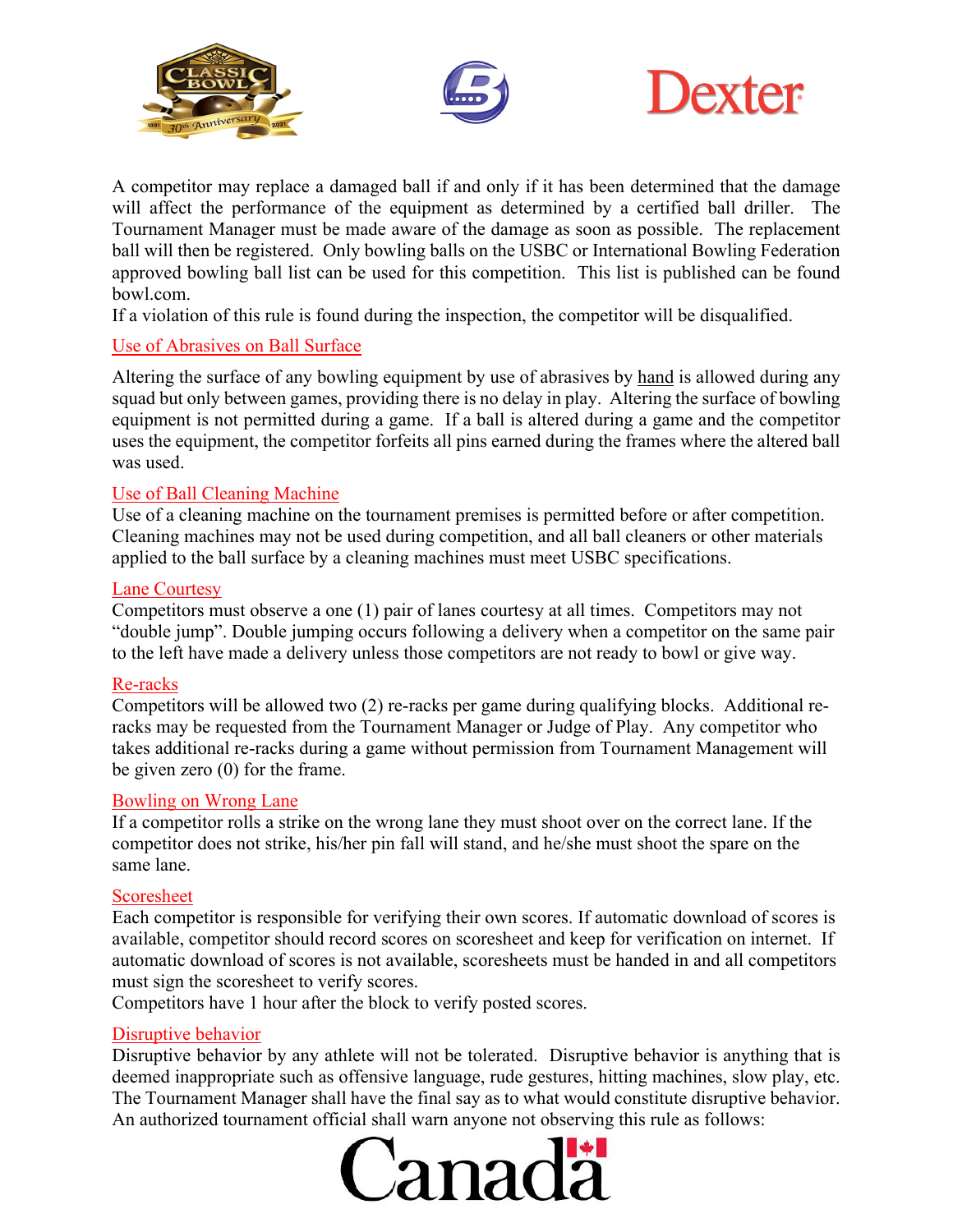

- (a) A white card for the first offence (no penalty).
- (b) A yellow card for the second offence (no penalty).
- (c) A red card for the third and each succeeding offence in any block of games, and the penalty shall be a zero-pin fall for the frame.

#### Alcohol & Smoking

No Smoking or Vaping is permitted during any blocks of competition. This includes breaks of any kind such as position rounds or lane break downs, etc.

No Alcohol is permitted during any blocks of competition. This includes breaks of any kind such as position rounds, or lane break downs, etc.

Spectators may consume alcoholic beverages if they are not in the bowling area.

#### Dress Code

A dress code will be enforced during the Canadian Team Trials which will include the Official Practice Block. Men may wear dress pants. Women may wear dress slacks, dress shorts, dress skirts, dress skorts, or dress capris. All shirts must have sleeves. T-shirts are not allowed. Sweatpants, leggings and/or track style pants are not allowed. Shirts with the athlete's names are encouraged but not mandatory. Competitors may not wear hats during competition.

#### Slow Play

Players shall be ready to bowl when it is their turn and shall not delay the start of their approach or delivery when the two lanes immediately adjacent to them on both the right and left are clear. Competitors must always observe 1 pair lane courtesy. Arrows are not to be reversed unless advised from tournament manager.

#### Entry Fees and Expenses

All entries and fees must be postmarked or received by CTF National Office no later than midnight of March 25, 2022

All entries received after March 25, 2022 up to April 3, 2022 will be based on lane availability and the entry fee will be \$375.00.

Only in an emergency, if a competitor cannot compete in the Championships, will a refund be considered. All notices of emergency must go to the CTF Executive Director and a copy sent to the Tournament Manager.

Checks, Money order, credit card or e-transfer will be accepted. See entry form for more information.

Funding for Team Canada events come from Sport Canada Funding and fundraising efforts. The Canadian Tenpin Federation will do their utmost to ensure funding is available but cannot be held accountable if Sport Canada should cut off funding. Not all qualifying teams are funded.

#### Gold Medalist – Senior Team

Gold Medalist for both women and men's team will receive a complimentary entry into the 2023 Canadian Team Trials. Non – transferrable.